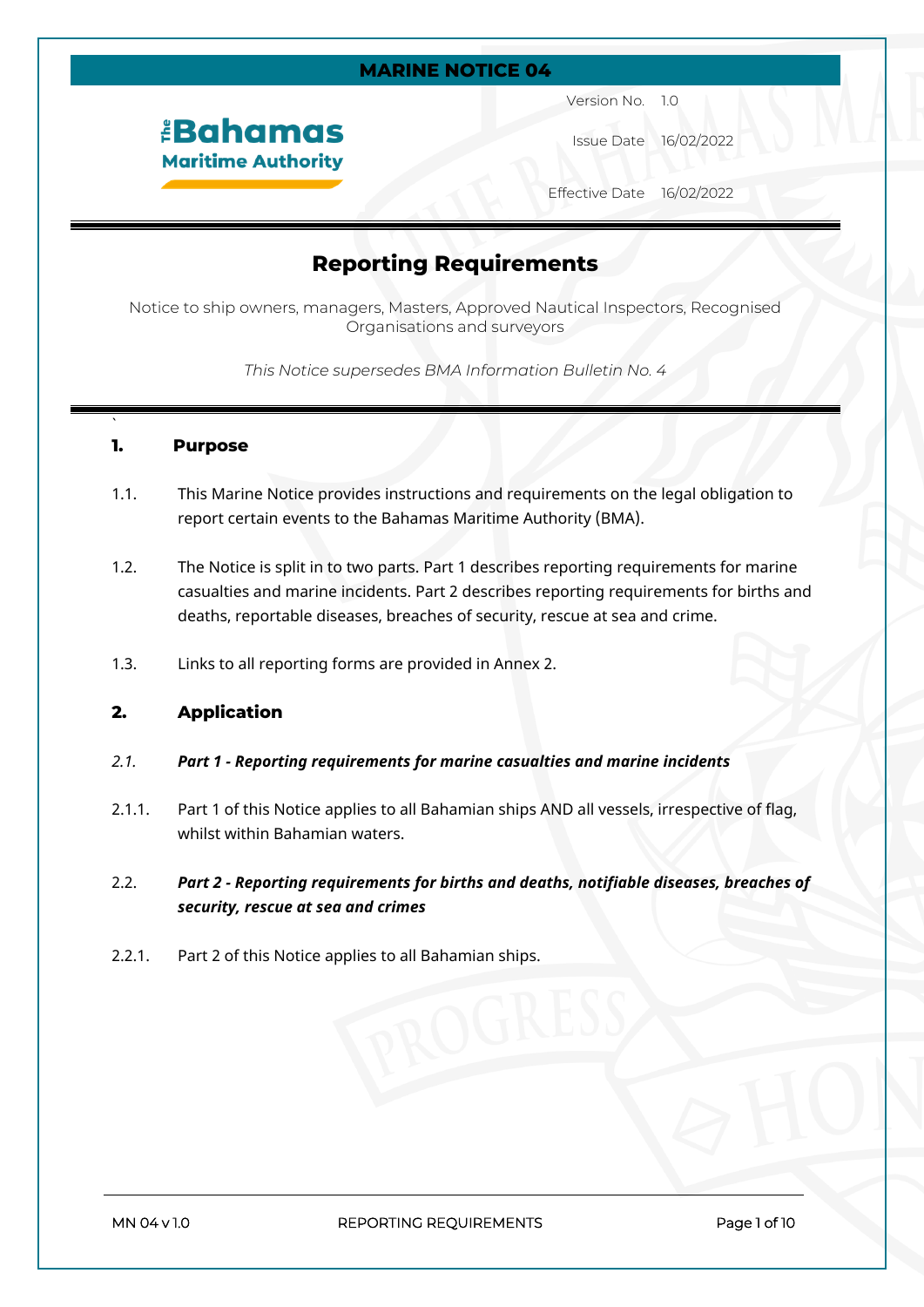

# **PART 1**

## **Reporting requirements for marine casualties and marine incidents**

### **3. General**

3.1. The BMA's Investigation Department investigates marine casualties with the overarching objective to prevent further occurrence. The Investigation Department's marine safety investigations do not establish liability or apportion blame.

#### 3.2. The Investigation Department is responsible for:

- Carrying out investigations to determine the cause of marine casualties and marine incidents
- Publishing marine safety investigation reports that include recommendations and lessons learned to improve safety
- Increasing awareness of how marine casualties happen
- Determining, where possible, what changes in the present regulations might be desirable
- Improving national and international co-operation in marine safety investigations
- 3.3. It is a requirement under Bahamian law that every marine casualty or marine incident is reported.
- 3.4. A **marine casualty** is an event (or a sequence of events) which has occurred directly in connection with the operations of a ship, that has resulted in any of the following:
	- the death of, or serious injury<sup>1</sup> to, a person
	- the loss of a person from a ship
	- the loss, presumed loss or abandonment of a ship
	- $\bullet$  material damage<sup>2</sup> to a ship
	- the stranding or disabling of a ship, or the involvement of a ship in a collision
	- material damage to marine infrastructure external to a ship, that could seriously endanger the safety of the ship, another ship or an individual
	- severe damage to the environment, or the potential for severe damage to the environment, brought about by the damage of a ship or ships.
- 3.5. A **marine incident** is an event (or sequence of events) which has occurred directly in connection with the operation of a ship, that do not meet the criteria to be classified as

<sup>1</sup> serious injury means an injury which is sustained by a person, resulting in incapacitation where the person is unable to function normally for more than 72 hours, commencing within seven days from the date when the injury was suffered  $^{\rm 2}$  material damage means damage that significantly affects structural integrity, performance or operational characteristics of the ship and requires major repair or replacement of a major component(s)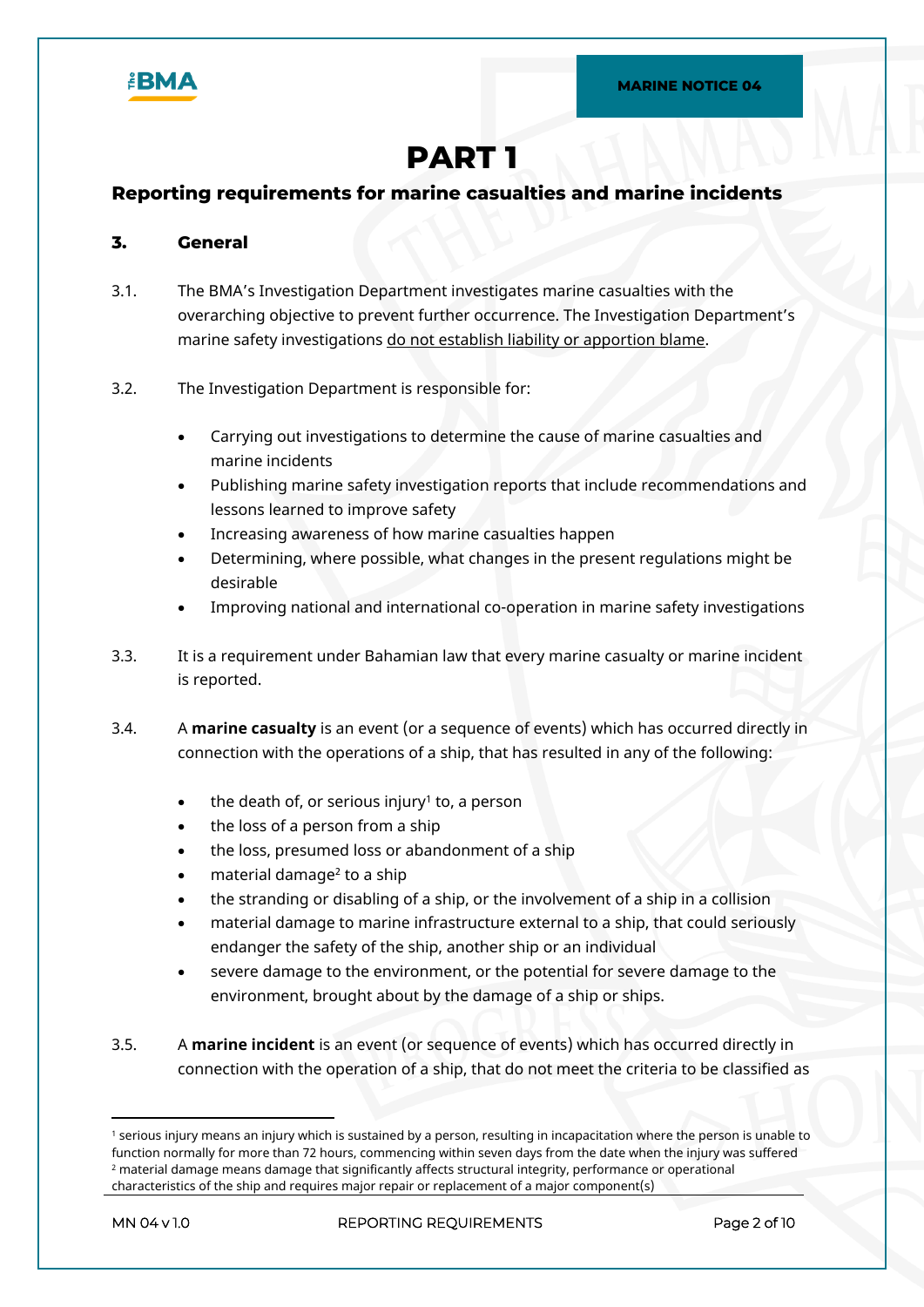

a marine casualty but that endangered or, if not corrected would endanger, the safety of the ship, its occupants or any other person or the environment. Examples include:

- an event (or sequence of events) that had the potential to result in a serious injury
- loss, and subsequent recovery, of a person from a ship
- navigation situations where urgent action was required to avoid collision
- allision or contact that did not result in material damage
- groundings that did not result in stranding or material damage
- fire or explosions that did not result in material damage
- any pollution

### 3.6. There is **no requirement to report**:

- Equipment defects, unless they are related to a marine casualty or marine incident.
- Injuries to passengers that did not result from activities connected with the operation of the ship (e.g. a passenger injury where the ship's design, movement, or any act or omission by the crew were not contributing factors)
- Damage or injuries that occur ashore (unless involving ship's equipment).
- 3.7. A deliberate act (or omission), with the intention to cause harm to the safety of a ship, an individual or the environment is not a marine casualty or marine incident.
- 3.8. Notwithstanding the above, reporting of any incident which may fall within the scope of the ship's safety management system reporting requirements is encouraged.

## **4. Initial Reporting**

- 4.1. Accurate and timely reporting is vital to ensure the appropriate response can be mounted by the Department. **Marine casualties** should be reported as soon as possible to: [casualty@bahamasmaritime.com](mailto:casualty@bahamasmaritime.com). An initial report should include:
	- Vessel's name and IMO number
	- Date and time of the casualty
	- Description of the casualty and details of any other vessels involved
	- Vessel's location and, if at sea, next port of call
	- Where applicable, that coastal State authorities have been notified
- 4.2. Note: for support during an emergency please call the BMA Emergency Response Officer on **+44 20 3922 2619**. If the Duty Officer is not available or does not return your call within 15 minutes, please email: ero@bahamasmaritime.com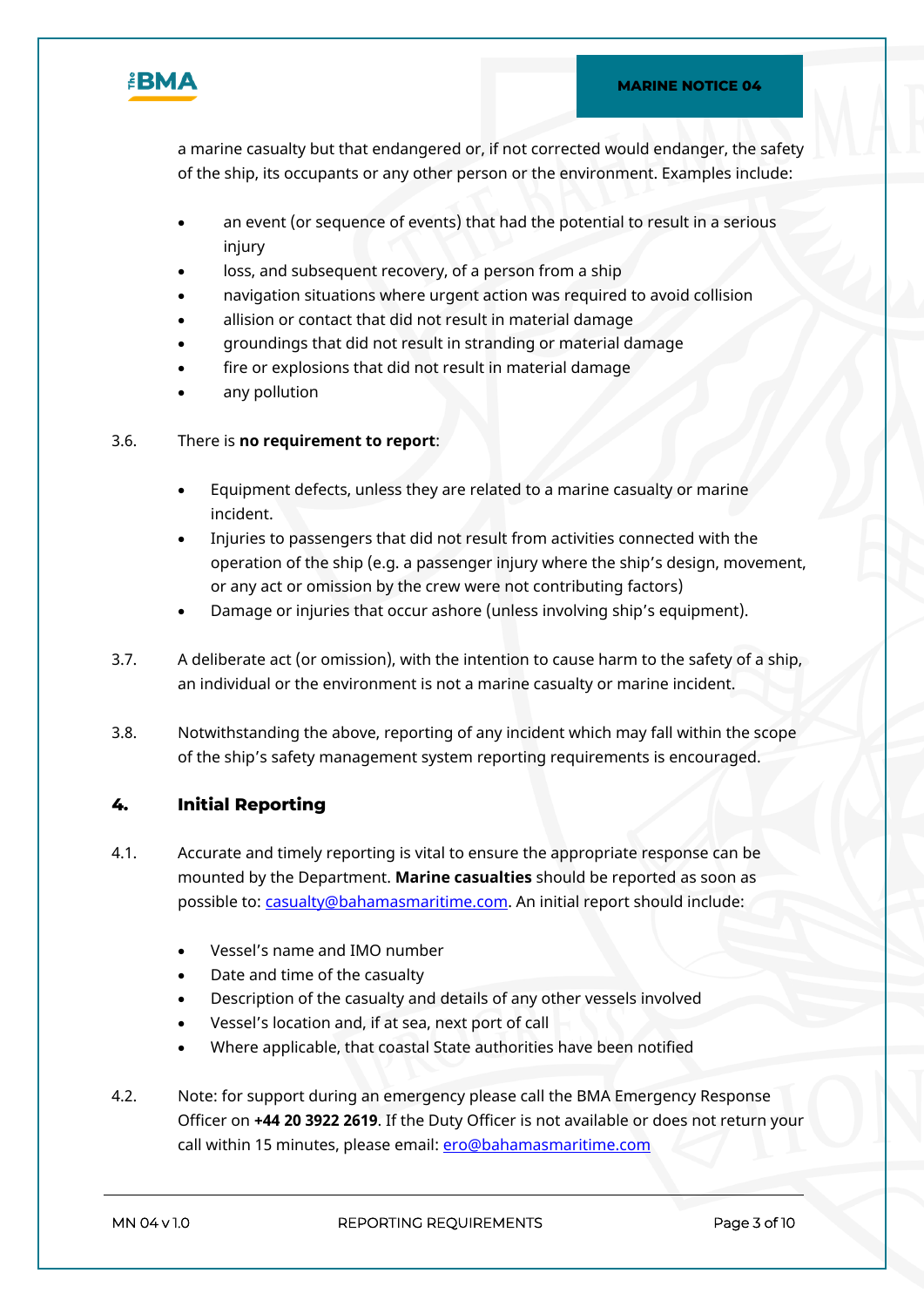

## **5. Formal reporting**

5.1. To provide further detail to an initial report, or to report marine incidents, a Casualty Report Form (or Occupational Health Incident Form for serious injuries) should be sent to: [casualty@bahamasmaritime.com](mailto:casualty@bahamasmaritime.com) as soon as it is practicable to do so.

## **6. Preservation of evidence**

- 6.1. Access to all relevant information is vital for an effective investigation. Saving voyage data recorder data is mandatory for marine casualties. Other time-sensitive evidence, such as CCTV footage, should be saved to prevent overwriting.
- 6.2. Any relevant records, documents, equipment, or material must be retained, and may be requested by the BMA for future analysis. If an accident scene has to be disturbed before investigators can attend, system configurations should be fully documented and the area thoroughly photographed before anything is altered.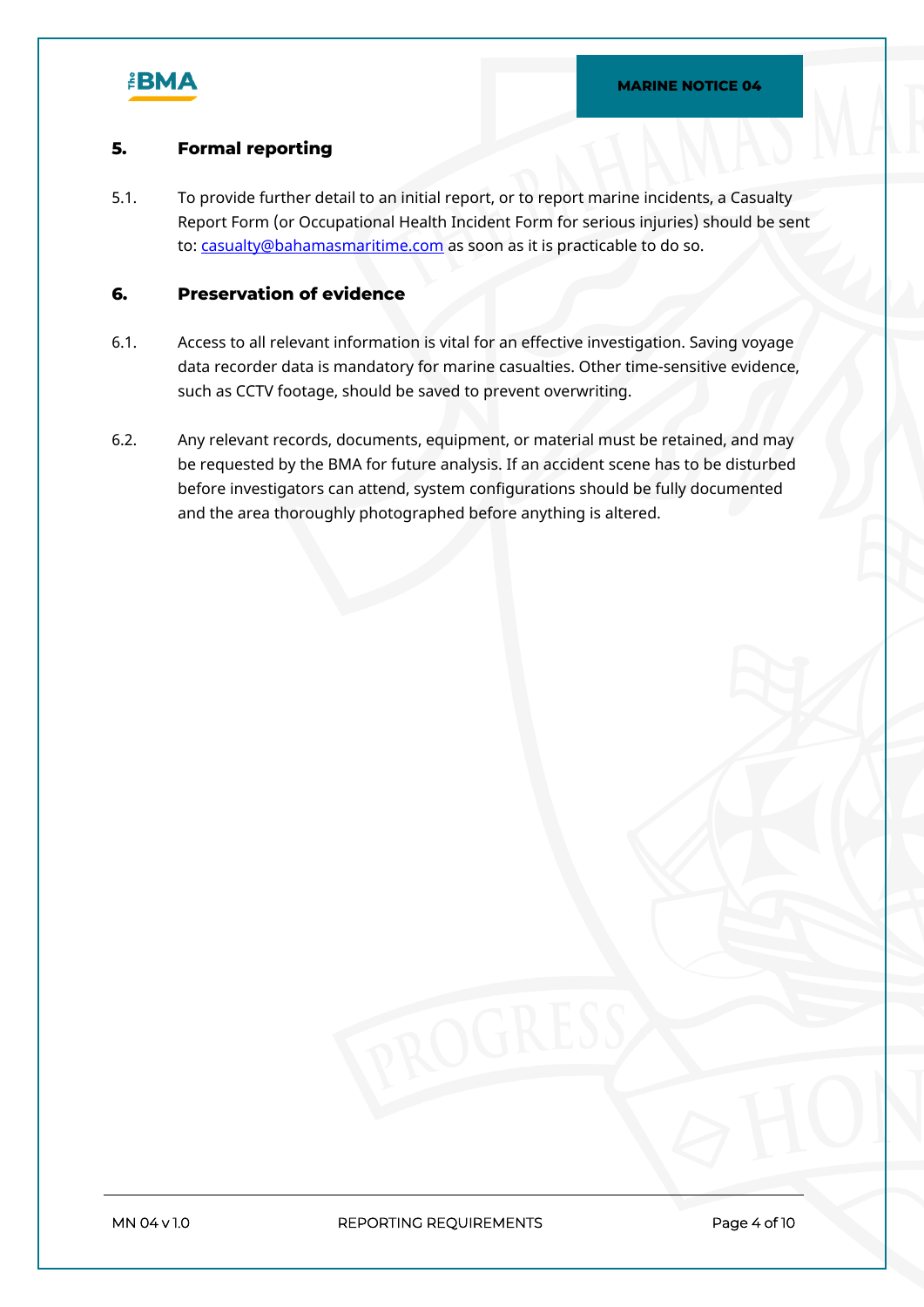

# **PART 2**

## **Reporting requirements for births and deaths, notifiable diseases, breaches of security, rescue at sea and crime**

## **7. General**

7.1. The Investigations Department also facilitates registration and management of noncasualty reports, as described below.

## **8. Births and deaths**

- 8.1. The Merchant Shipping Act requires that masters of Bahamian ships submit a record of any birth or death onboard. A Return of Death (RBD1) or Return of Birth (RBD2) should be sent to [casualty@bahamasmaritime.com](mailto:casualty@bahamasmaritime.com) as soon as it is practicable to do so.
- 8.2. When recording a death, copies of the following documents shall be provided if and when they become available. All documents must be in English or accompanied by English translations:
	- Relevant extract from the Official Logbook
	- Deceased's passport
	- Notice of death / death certificate
	- Doctor's report(s)
	- Autopsy / Coroner's report
	- Property of a Deceased Seafarer form (where applicable)
- 8.3. Unavailability of the required documents should not delay reporting.
- 8.4. Additional documentation may be requested by the BMA depending on the circumstances of the case.
- 8.5. Note that if the deceased was British, the UK's Maritime and Coastguard Agency request that form RBD3 be completed by the master and returned to them.

## **9. Notifiable diseases**

9.1. Section 46 of the [Bahamas Health Rules](http://laws.bahamas.gov.bs/cms/images/LEGISLATION/SUBORDINATE/1935/1935-0071/HealthRules_1.pdf)<sup>3</sup> require that masters of Bahamian ships report diagnosis of certain diseases. This should be done through via email to [casualty@bahamasmaritime.com.](mailto:casualty@bahamasmaritime.com) The list of Notifiable Infectious Diseases is contained in Annex 1.

<sup>3</sup> [http://laws.bahamas.gov.bs/cms/images/LEGISLATION/SUBORDINATE/1935/1935-0071/HealthRules\\_1.pdf](http://laws.bahamas.gov.bs/cms/images/LEGISLATION/SUBORDINATE/1935/1935-0071/HealthRules_1.pdf)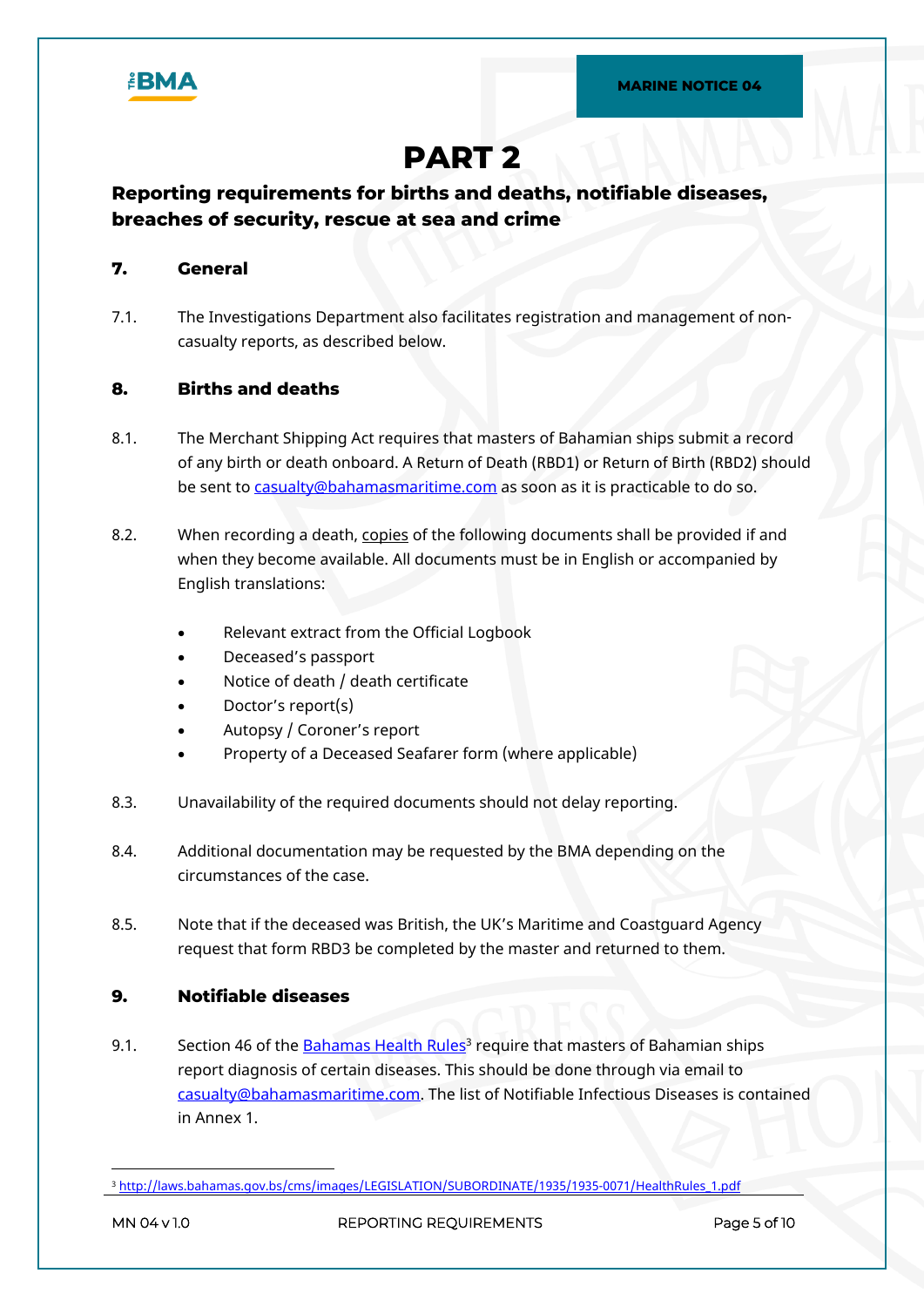

- 9.2. In line with the requirements of Regulation A4.3 of the Maritime Labour Convention, 2006, as amended (MLC 2006), owners are required to report when an occupational disease is diagnosed<sup>4</sup> in seafarers serving on a Bahamian ship. This should be done via email to [casualty@bahamasmaritime.com](mailto:casualty@bahamasmaritime.com).
- 9.3. The list of occupational diseases is contained in Annex 1. A report of a case will not necessarily signify that it is caused by work onboard that ship.
- 9.4. **Reports of all diseases must be handled with due regard to confidentiality of the seafarer.**

#### **10. Breach of Security**

- 10.1. Ships that suffer, or prevent, a breach of security such as unauthorised access, cyberattack, bomb threat or discovery of suspicious items, robbery or piracy should report via email to [casualty@bahamasmaritime.com](mailto:casualty@bahamasmaritime.com).
- 10.2. In the case of stowaway(s)<sup>5</sup>, a Stowaways Incident Report should be sent to [casualty@bahamasmaritime.com](mailto:casualty@bahamasmaritime.com) as soon as it is practicable to do so.

#### **11. Rescue at sea**

- 11.1. Bahamian ships that are involved in successful search and rescue operations should report via email to [casualty@bahamasmaritime.com](mailto:casualty@bahamasmaritime.com) as soon as it is practicable to do so.
- 11.2. In cases where the master has reason to believe that a person rescued at sea (or transferred from another ship) is a refugee or has been the subject of a migrant smuggling or human trafficking operation, details must be reported using the Smuggled Migrants Report form in order to help the international community combat unsafe practices.

## **12. Crime**

12.1. The Royal Bahamas Police Force (RBPF) has jurisdiction for any crime onboard a Bahamian ship. The BMA commits to provide technical assistance to the RBPF as required. Report via email to: [crime@bahamasmaritime.com](mailto:crime@bahamasmaritime.com)

**MN 04 v 1.0 REPORTING REQUIREMENTS Page 6 of 10**

<sup>4</sup> Written diagnosis by a registered medical practitioner

<sup>5</sup> "Stowaway" means a person who, without the consent of the owner, master or other person authorised to give such consent, goes to sea or attempts to go to sea in a Bahamian ship.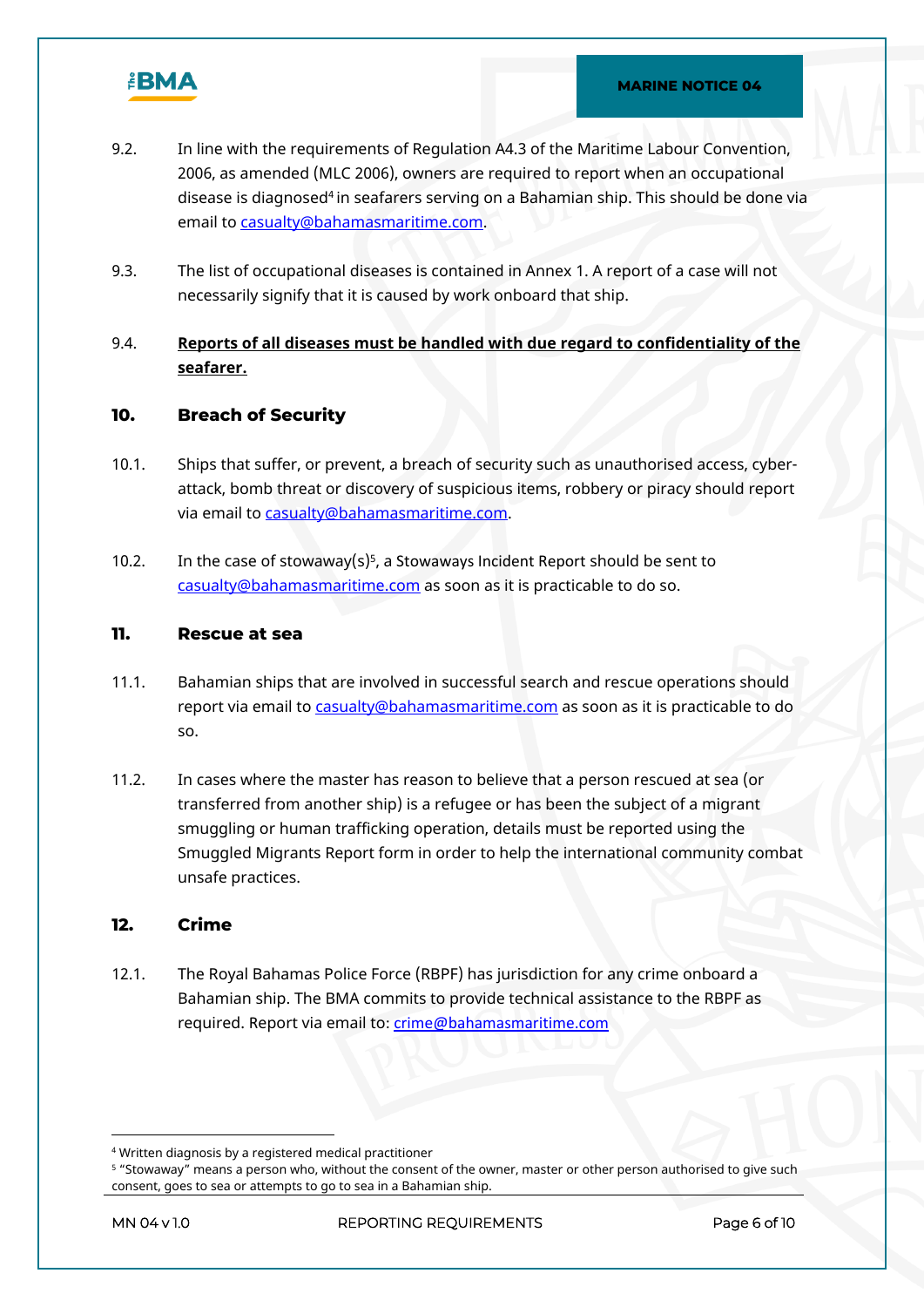

## **13. Queries**

13.1. Any queries on this Notice may be addressed to [casualty@bahamasmaritime.com](mailto:casualty@bahamasmaritime.com) or any BMA office.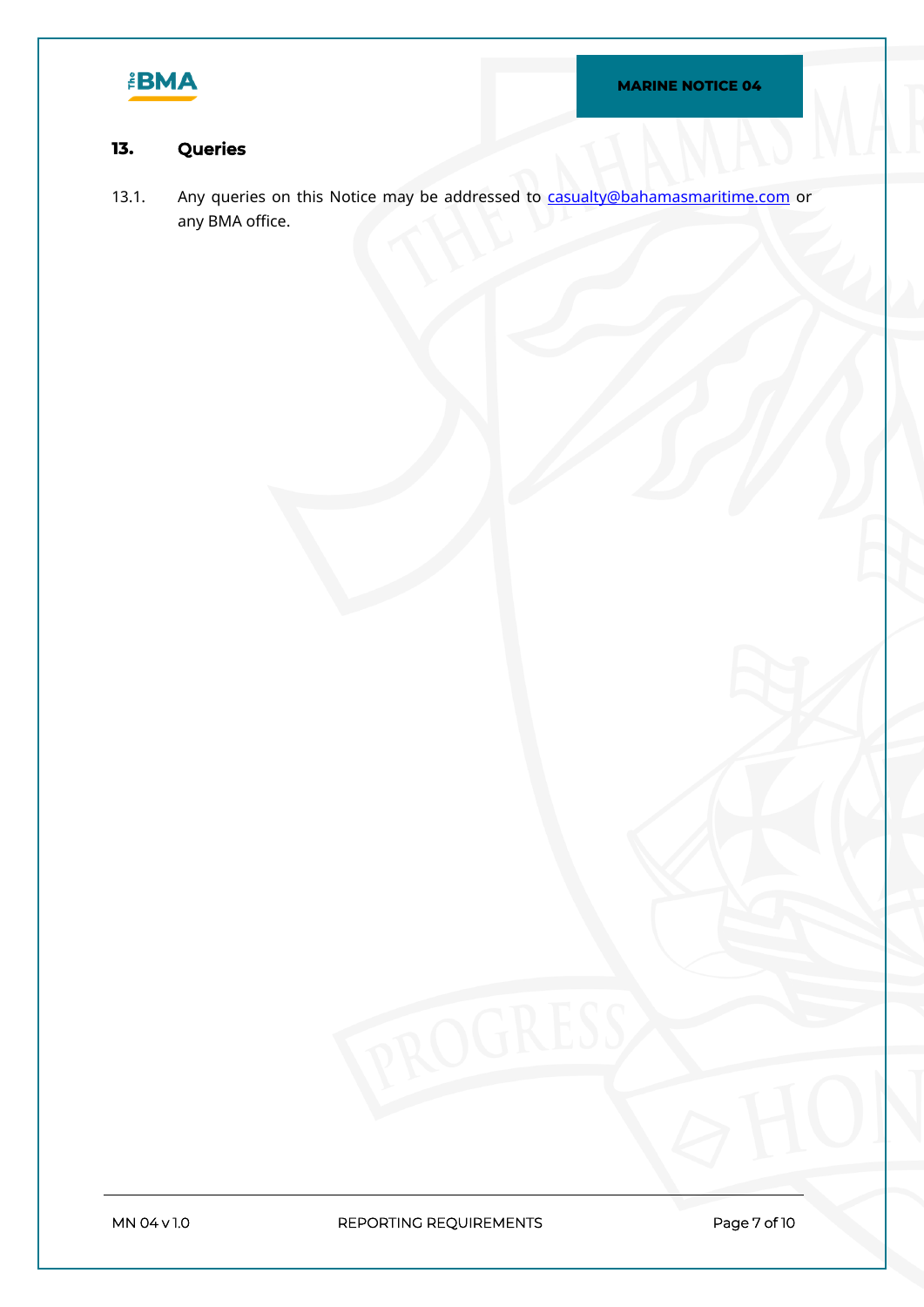

## **Revision History**

| <b>Revision History</b> |                                |
|-------------------------|--------------------------------|
| <b>Version</b>          | <b>Description of Revision</b> |
| $1.0\,$                 | First Issue                    |
|                         |                                |
|                         |                                |
|                         |                                |
|                         |                                |
|                         |                                |
|                         |                                |
|                         |                                |
|                         |                                |
|                         |                                |
|                         |                                |
|                         |                                |
|                         |                                |
|                         |                                |
|                         |                                |
|                         |                                |
|                         |                                |
|                         |                                |
|                         |                                |
|                         |                                |
|                         |                                |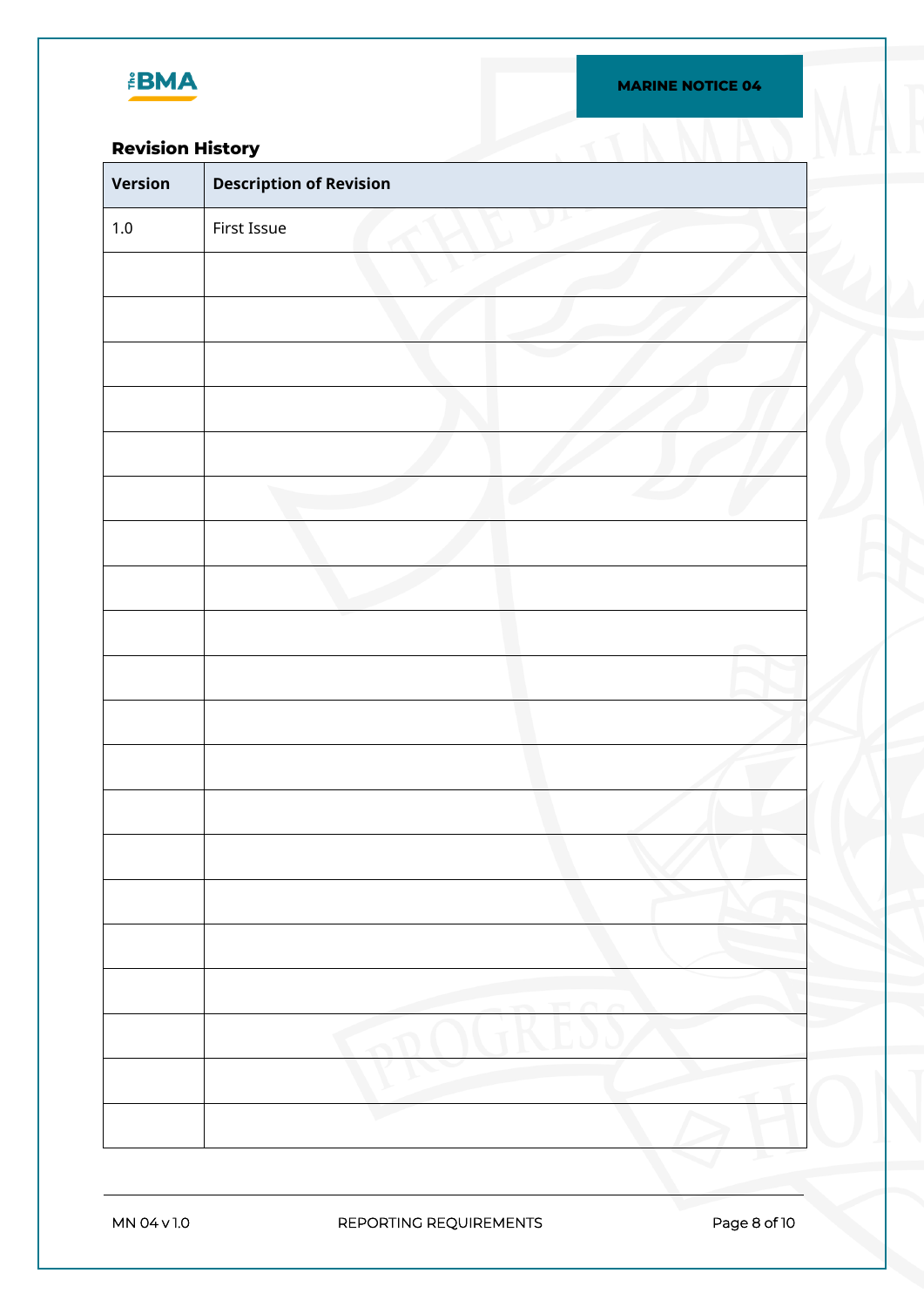

## **Annex 1 – Notifiable diseases**

## **1. Bahamas Health Rules list of notifiable infectious diseases**

| Acquired Immune Deficiency   | Actinomycosis        | Anthrax                  |
|------------------------------|----------------------|--------------------------|
| Syndrome (AIDS)              |                      |                          |
| Beriberi                     | Cancer               | Cerebro-Spinal Fever     |
| Chickenpox                   | Cholera              | Asiatic                  |
| Climatic Bubo                | Dengue               | Diphtheria               |
| (Amoebic<br>Dysentery<br>and | Erysipelas           | Favus                    |
| Bacillary)                   |                      |                          |
| <b>German Measles</b>        | Glanders             | Granuloma Venerum        |
| Hepatitis (all forms)        | Hookworm Infection   | Leprosy                  |
| Malaria                      | Measles              | Mumps Paratyphoid Fever  |
| Plaque                       | Poliomyelitis        | <b>Puerperal Fever</b>   |
| Rabies                       | Rocky Mountain       | <b>Scarlet Fever</b>     |
| Smallpox                     | <b>Spotted Fever</b> | Tetanus                  |
| Trachoma                     | <b>Trichinosis</b>   | Tuberculosis (all forms) |
| <b>Typhoid Fever</b>         | <b>Typhus Fever</b>  | Vincent's Angina         |
| Whooping Cough               | <b>Yellow Fever</b>  |                          |

## **2. List of Notifiable Occupational Diseases**

| <b>Disease</b>               | <b>Circumstance requiring report</b>                    |
|------------------------------|---------------------------------------------------------|
| Carpal tunnel syndrome       | where the person's work involves regular use of         |
|                              | percussive or vibrating tools                           |
| Cramp of the hand or forearm | where the person's work involves prolonged periods of   |
|                              | repetitive movement of the fingers, hand or arm         |
| Occupational dermatitis      | where the person's work involves significant or regular |
|                              | exposure to a known skin sensitiser or irritant         |
| Hand arm vibration syndrome  | where the person's work involves regular use of         |
|                              | percussive or vibrating tools, or holding materials     |
|                              | subject to percussive processes, or processes causing   |
|                              | vibration                                               |
| Occupational asthma          | where the person's work involves significant or regular |
|                              | exposure to a known respiratory sensitiser              |
| Tendonitis or tenosynovitis  | in the hand or forearm, where the person's work is      |
|                              | physically demanding and involves frequent, repetitive  |
|                              | movements                                               |